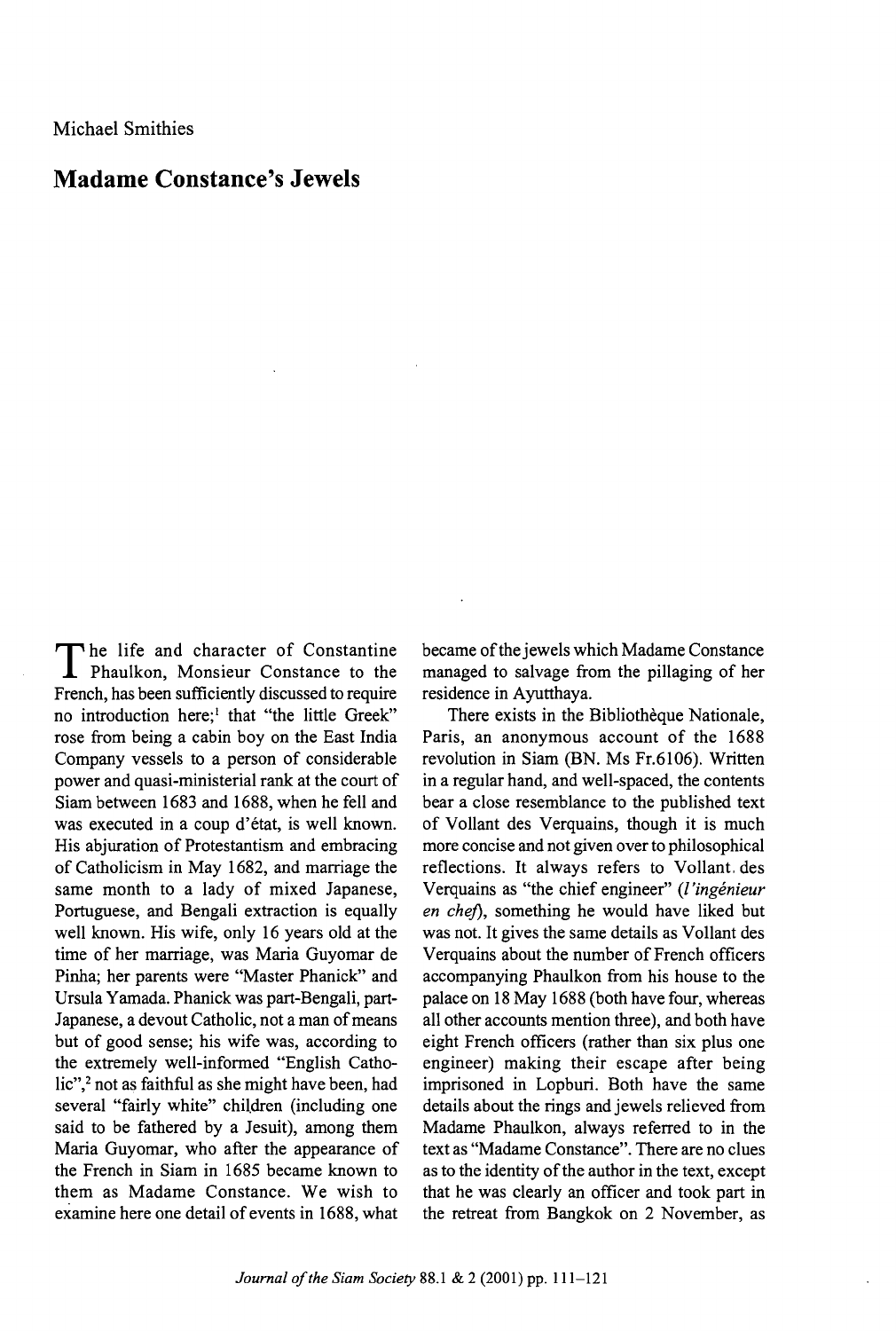did Vollant des Verquains. It is not impossible that it could be an underling of Vollant des Verquains writing, or even Vollant himself.

What follows here is a translation of the hitherto unpublished account insofar as it refers to Madame Phaulkon.

[55r] "Whilst we were prevented from arming this vessel,<sup>3</sup> Madame Constance, only waited for a favourable moment to be able to escape from the hands of Phetracha's son;<sup>4</sup> he was not content with treating her as the most despicable of unfortunates, making her perform the lowest and most abject tasks, but also tried to force her to satisfy his brutal passions, being resolved to incarcerate her. She thought that if she could find [55v] the means of escaping to Bangkok flying the [French] king's flag, she would indubitably be saved, the more so as she was armed with two letters in which His Majesty [Louis XIV] assured her late husband of his Royal protection for himself and all his family. Having decided on the Sieur de Lar<sup>5</sup>, formerly a ship's lieutenant, to extract her from her wretched captivity, she told him that, being long since resolved to escape to Bangkok, she had nonetheless desired to wait until nothing was lacking to Mr Desfarges to ensure his departure, so that her escape would bring no delay in the execution of the planned [French] withdrawal, and that, being informed [56r] that he had everything needed to depart, she did not doubt that he would entirely approve that she refused the offers which had been made many times by the head of the Dutch factory<sup>6</sup> to take her away in safety to Batavia in their Company vessels, to put herself completely under his protection, not believing that she could be in better nor safer hands than those of the French; her late husband had always insisted that she took this course of action in preference to any other should any misfortune occur. Thus she implored de Lar most insistently to take her to Bangkok with her son [56v] in a small boat, which she held ready in a rather remote place so as not to be discovered, and that if some misfortune caused her to be arrested during the journey, the first thing he was to do was to cut off her head, so that she would not fall into the hands of her cruel persecutors and her vile abductor.

Sieur du [sic] Lar, for whom M. de Constance had conceived considerable esteem when he was alive, and to whom he had already given two of the King of Siam's vessels to command, did not doubt that he would much oblige M. Desfarges in bringing Mme [de] Constance to  $[57r]$  Bangkok, the more so as he had heard him say many times that he would be very pleased to be able to extract her from the miserable condition to which she had been reduced. He [therefore] promised Mme de Constance to take her to Bangkok, or to die with her; and having embarked between ten and eleven at night, they arrived there the following day at three in the afternoon, and had her brought on board the largest vessel<sup>7</sup> through a rear porthole, while waiting for him to inform M. Desfarges of her arrival, not doubting that he would prepare a lodging as soon as her knew of her presence. But this faithful guide, who expected to be [57v] praised for his action, was very surprised to see that M. Desfarges spoke to him in a tone which indicated he was very far from being pleased, and asked who told him to bring this lady, and why he was so bold as to do so without his orders, or at least without having consulted him. He replied that as he had gone to Siam8 at his command, to obtain an anchor and ropes for the large ship, he found Mme Constance had already prepared everything for her departure, and gave him to understand that if she did not escape that very day, she would be locked up the following day on the orders of the prince, the son of the new king; thus seeing that the matter was too urgent [58r] to be delayed until the following day, he was unable to give him forewarning, and he thought he was supporting his kindly intentions concerning this lady by placing him in a position to make amends to the wife what had happened in respect of her husband.

But M. Desfarges, who was more concerned than anyone to leave Bangkok, abandoning several small outposts which he should have held on to for the glory of [the king] his master, say that the arrival of this lady would delay matters, and perhaps place him in a position to restart hostilities [with the Siamese], as well as [to require him] to hand back her jewels, which [58v] he had seized when he knew that she had saved them from her home; however, seeing himself much solicited by the chief officers of the garrison not to leave her further in this vessel, he finally consented that she be placed in the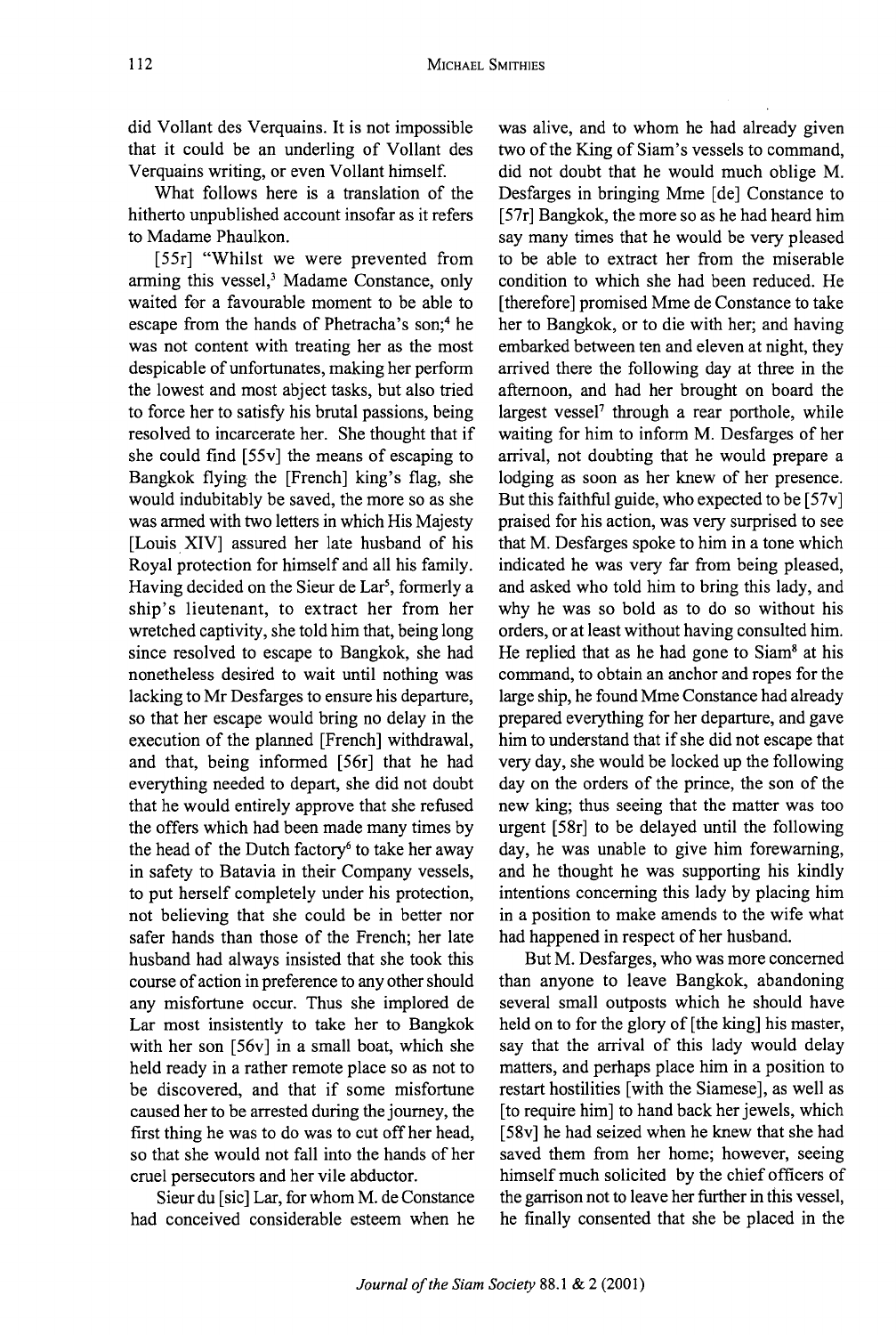fortress after dark, loudly declaring that he did not wish to see her, nor know where she might be. The following day he sent Sieur Verret<sup>9</sup> to find the Barcalon,<sup>10</sup> who was on the west side [of Bangkok] to inform him that Mme de Constance had taken refuge with us, and to request him to say what had to be done about this. The Barcalon replied that it was not a matter of great [59r] importance, and that if the general desired to please the king, he did not doubt that he would grant his permission for him to take her with him, providing that for his part he consented to hand over the jewels which she had under torture admitted having sent for safety to Bangkok, and a list of which he had in his possession.

It is appropriate to mention that Mme de Constance, seeing her husband arrested in the palace,<sup>11</sup> thought to save the  $25-30,000$  écus<sup>12</sup> in jewels she possessed, and which she had placed in three small packets, which she sealed herself. She gave two to the superior of the  $[59v]$  Jesuits,<sup>13</sup> who subsequently entrusted them to Sieur de Beauchamp<sup>14</sup> to give them to the Fathers who were in Bangkok, where they acted as almoners to the soldiers since their arrival in that country. This officer, seeing in his possession two important packets, which he knew did not contain trifles, kept them with him, proposing to hand them over to the persons to whom they were addressed as soon as they knew he was in possession of them. The third packet, which contained fifteen rings, the least of which was worth twenty catties (a catty being worth fifty French écus) and some extremely valuable necklaces, was confided to a captain  $[60r]$  in the infantry,<sup>15</sup> who, on entering the fortress [in Bangkok] declared he would not relinquish it except on the orders of the person who had placed it in his hands. When M. Desfarges heard of this, as well as of the two packets with his chief-of-staff, he desired that they be placed in his hands, on account of a thousand *ecus* which he had entrusted to M. de Constance and which were plundered along with the rest of [the contents of] his house. But his chief-of-staff, who was expecting Mme de Constance to succumb to the rigours of the tortures which the Siamese applied each day in order to extract from her information about her possessions and the places where her husband

might have concealed them when he was alive, or [believing] that she would have at least be [60v] condemned to perpetual slavery, thought fit not to hasten to hand over what he had in hand; it was not impossible that some should fall to him in the division of the spoils. This is why he resisted as much as he could placing them in the hands of M. Desfarges. But this general, who had no less desire than him to profit by them, treated him as the most despicable of men, reproaching him his very existence and his birthright, and finally prevailed on him to hand them over; but this was only after he [Beauchamp] had inspected both of them and sealed them up again as best he could, to be sure that he had received the real ones. M. Desfarges did not remain long without doing the same as his chief-of-staff, and after having  $[6]r$  extracted what suited him, sealed them up as before, waiting for them to be claimed. Concerning the officer who had the third packet, he was forcibly required to hand it over, and it was not possible for him to keep it for the person who had placed it in his possession as he had proposed.

Sieur Verret, after bringing the list of these jewels which the Barcalon had given him to give to M. Desfarges, who, not having found mention of the fifteen rings and the pearl necklaces contained in the third packet, thought sufficient to send him the two which the chiefof-staff had given him, after having  $[61v]$ reimbursed himself for the thousand *ecus* which he had entrusted to M. de Constance, to the balance of which sum this minister had formerly paid him 500 *livres.* The Barcalon, having left for Louvo, 16 called together the chief mandarins and sent for the Jesuit Superior to be present at the opening of the packets. On finding scarcely one third of what Mme de Constance had declared, he [the Barcalon] asked him how this considerable diminution had come about. But the Father, better placed than anyone, knowing all that was contained in these two packets, told him they must have been opened.

[62r] Meanwhile the resentment of M. Desfarges concerning the liberator of Mme de Constance increased in proportion to the realization that he could not keep her without returning to her what he possessed which belonged to her, nor placing her in the hands of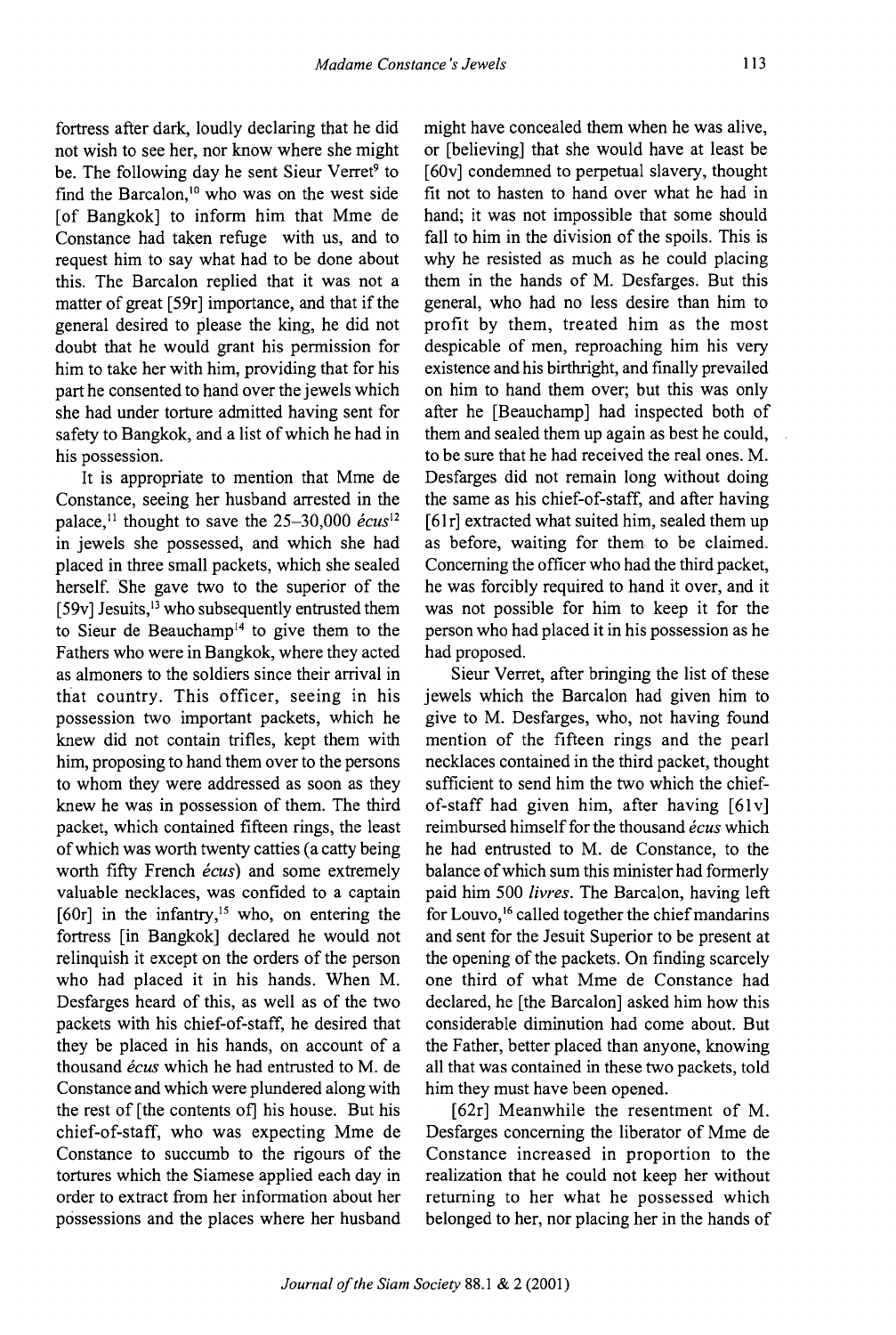*Journal of the Siam Society* 88.1 & 2 (2001)

the Siamese without being greatly blamed for his action. That is why he assembled a council of war and indicated to it that the Barcalon was now in Louvo to obtain from the King of Siam permission for Mme de Constance to withdraw with us. [He stated that] His Siamese Majesty had in no respect wished to listen to this proposition, and that his intention was to have her again in his possession, or else abrogate their treaty [governing the withdrawal from the fortress], start the war again more  $[62v]$  intensely than ever, and exterminate all the Christians in Siam. He sought the opinions of the council about this, to decide what should be done. Of the nine captains who formed it, with the whole general staff, there was only Sieur de La Roche du Vige and the elder son of M. Desfarges who were not for dying rather than hand her over, given that the intentions of the king were to provide asylum for all those who came to place themselves under his flag, and that if the council were permitted to express its thoughts, Mme de Constance should not be considered other than a subject of the [French] king, seeing that His Majesty had taken her under his protection with all her family [ 63r] and that she came to Bangkok as though entering her new homeland, to enjoy there the advantage ofbeing among those subjects of the most powerful monarch in the world.

M. Desfarges, who was far from content with what had just been resolved in the council, closed it with such transports of anger that would be difficult to describe, so much was he opposed to all that he thought might delay his departure; for it is certainly true that, although he gave out [the Siamese] were resolved in wishing to keep this lady, the new king [Phetracha] had agreed that he could take her away, even with all her wealth, rather than [63v] restart hostilities, knowing we were supplied with provisions and all necessities, and our garrison was reinforced by several Europeans, both French and English, who had been permitted to come and remain in our stronghold after the conclusion of the treaty [of withdrawal], and consequently were better prepared than ever to continue hostilities and provide long and vigorous resistance. He also knew that his people were beginning to be tired of the war, and only sought our departure.

Matters remained unresolved for about a week, and M. Desfarges, who saw he was alone in his viewpoint [ 64r] did not know what position to take, and began by venting his anger on the liberator of Mme de Constance, whom he relieved of his command of the larger of the two ships [supplied by the Siamese], and then had him cast in prison, watched over by two guards with drawn swords, with orders not to allow him to speak to anyone. He also reviled the Jesuit Fathers, and had an officer of the guards placed at Mme de Constance's door with orders to prevent any of them speaking to her, attributing to them her arrival there, as if this lady had not been shown enough callousness to need to be requested to leave [64v] the deplorable situation to which she was reduced.

However, M. Desfarges sought advice on all sides, not knowing what course of action to take, when the Bishop of Metellopolis, 17 the only person in whom he had complete confidence, advised him to reassemble his council [of war] to see if there were no change in its viewpoint of being resolved to keep this lady, which was a means of losing all that had been obtained up to now, and he undertook to draw up a short memorandum giving all his reasons, which in truth only concerned [the position of the] Christians [65r], having little knowledge of worldly points of honour. M. Desfarges, who did not know what course of action to take, took this one supplied by the prelate, and after calling together the council for a second time, began by reading out this memorandum, which was much less than from a good and pious bishop than from a man determined to maintain the glory of the King. But he found the second council no less resolved than the first. Each person maintained his earlier position. This caused M. Desfarges to explode in anger once more, and he swept out of the council, threatening everyone, saying that he would show them who was the [65v] master and the wisest of them all therein, and ending by saying he. would hand her over on his own authority, taking upon himself the consequences of his action. He then ordered Mme de Constance to be taken into the central fort, thinking that having no contact with the Jesuits, they [the French] would make her bend to his will in the necessity of her returning to Siam to save all her relations and the Christians which had been placed in the cangue<sup>18</sup> on account of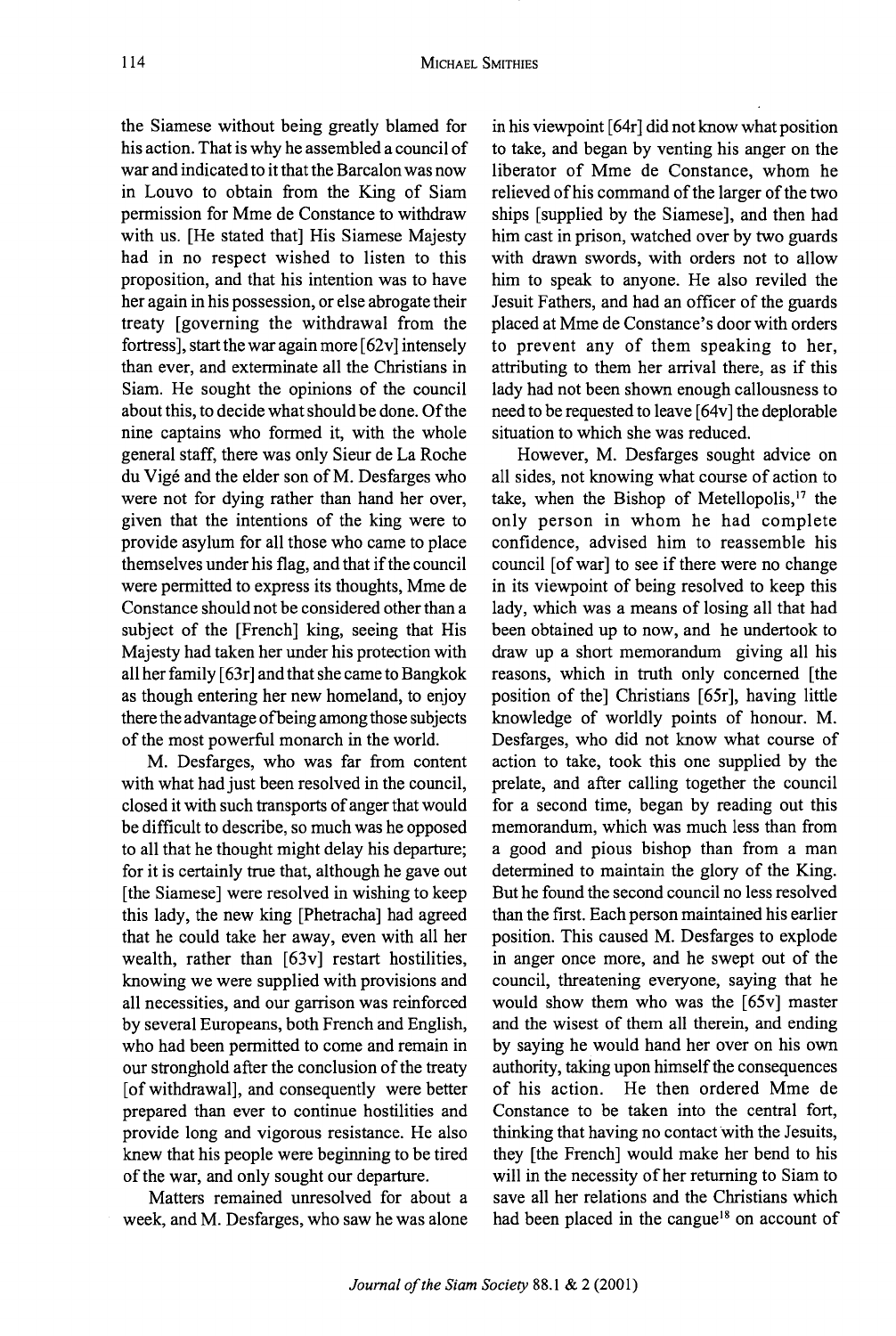her flight, threatening to leave them all in this condition until she returned. Sieur Verret, who was in Siam at this point in time, was arrested along with the others, causing Mme de Constance's mother to write [66r] to M. Desfarges to implore him to take pity on her advanced years, and not to leave her to suffer further, any more than the rest of her family, by immediately returning her daughter.

The ruse of imprisoning the Christians and the family of Mme de Constance could only be done with considerable circumspection, but Fr de La Breuille, the Jesuit destined to remain in Siam and who was among those incarcerated, became aware of it and informed his superior, who was then in Bangkok, assuring him that it was a trick behind some [66v] other reason for handing over Mme de Constance. But M. Desfarges, who only waited for a letter of the kind he received from the mother of this lady in order to have something to show the court [in Versailles] to justify his conduct, immediately had drawn up with the Barcalon a short treaty concerning her. She would henceforth have complete freedom [in the practice] of her religion, as well as to marry again as many times as she desired, and finally that she would not be pursued subsequently concerning the effects of her late husband. Both having signed this, he sent his chief-of-staff to inform her that she absolutely must be ready [67r] to leave immediately the stronghold, and if she refused four sergeants would be charged with carrying her out, holding her arms and legs. This lady, carried away by indignation and despair at seeing herself thus sold and robbed, said that she had never expected anything less from the general, since he had so treacherously abandoned her husband, and the detachment of four sergeants was to no purpose. As she was at the doorway of the small central fort, she called to the commissioner<sup>19</sup> and declared in front of him and all the officers present that she had come to seek refuge flying the King's flag by virtue of the honours which her husband [67v] had received from him and the two [royal] letters, which she publicly displayed. In spite of two councils of war, M. Desfarges was returning her to her enemies on his authority alone, against which she protested in the presence of all those who heard her as being contrary to the intentions

of the King, all of which she requested him to inform His Majesty. Her declaration over, she moved to the river bank, where the second ambassador to France2° was waiting for her with several ceremonial barges, and once on board she was led away as in triumph to Siam, where she was kept in her barge in the middle of the river, surrounded by several others armed with soldiers, without [68r] being allowed to go ashore.

Having no further obstacle to our departure, and everything having been brought on board, M. Desfarges requested the hostages, who were brought to him the following day. As soon as he had received them, he had the entire garrison take up arms, and withdrew from the stronghold, drums beating in accordance with the treaty. M. Desfarges desired the vessel on which he travelled to come up in the rear, not taking account of the fact that several small boats, loaded with cannons which were to go on board the *Oriflamme,* were closely following him, [68v] and being three leagues from the place where it had been agreed to hand over the hostages on both sides, Sieur de Beauchamp, the Chevalier Desfarges,<sup>21</sup> and Verret, all three [designated] hostages for the Siamese, went on board the largest vessel on pretext of going to eat, and from which place they did not propose to leave. The Siamese were waiting with their barges at the place where according to the treaty they were to receive their hostages, but M. Desfarges refused to hand them over, though all the small boats still remained behind. At this, the Barcalon, who was following us close behind, said that it was not his [ 69r] fault if the general had neglected to move the small boats before him, and ordered that they all be detained. Since the French were the first to break the terms of the treaty, he did not consider himself particularly obliged to adhere to the terms he had agreed to in it, as was sufficiently shown subsequently, since they rounded up all the Christians into the forests, to be eaten by tigers there,<sup>22</sup> made Mme de Constance a slave again, and strung up her son at the head of a barge. The Barcalon declared that Desfarges would not receive his small boats until he had received his hostages. He reproached the Bishop of  $[69v]$ Metellopolis, who was by his side, and ordered him to be a witness of his resentment of M.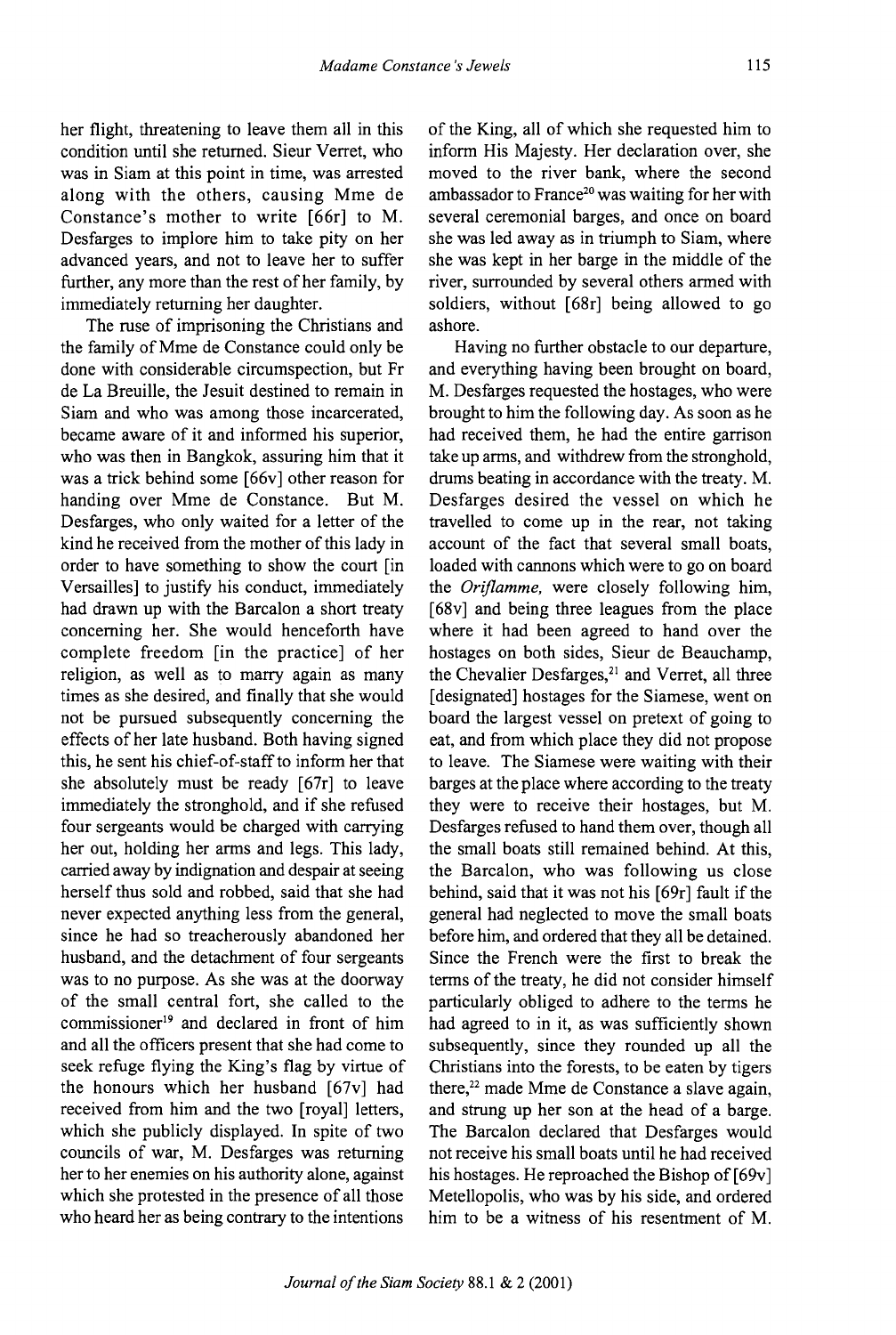Desfarges. After several comings and goings on both sides, the Barcalon demanded that the first of his hostages be returned to him, an  $Oya^{23}$ who was governor of the city of Siam, and he would send him all the small boats, leaving to M. Defarges' discretion to return the other two hostages as soon as the boats drew up alongside him. This being so, the general resolved to return the first hostage; but the Barcalon had no sooner received him than, believing he was in the right not to keep his word, he released none of the small boats, not caring [70r] much about the other two [hostages], and being unwilling to enter into any further discussions. We were thus obliged to depart from the roads of Siam with . our two hostages, one being the second ambassador sent to France, and the other the governor of the *Tabanque,* 24 the first place passed on entering the river, and to abandon six cannons, more than 6,000 *livres* of victuals, and some ten or twelve Frenchmen to the sad fate which awaited them."25

Of the other standard texts describing the events of 1688, Desfarges, unsurprisingly, given the testimony above, makes no mention ofMme Constance's jewels. He does though mention her tribulations, and tried to put himself in the best light possible, as can be seen in the following paragraph:

"Whilst this was going on<sup>26</sup> there occurred a new concern, which yet again threatened to disrupt everything. Sieur Constance's lady, after being cruelly tortured to reveal all her husband's effects, and after suffering various other outrages, as much from the miserable 'Painted Arms' who had been assigned to guard her as from the attentions of Phetracha's son, who is now called the [crown] prince, and who was brutishly enamoured of her, found the means of escaping and coming to Bangkok. This was [soon] known by the mandarins, and then the king, who informed us that no compromise was possible if she were not returned.27 They were afraid that once out of the kingdom she might take possession of and lose for them the funds which her husband had sent abroad. Although I was extremely concerned by this latest development, in which I had no hand, and which occurred at an unseasonable moment (the Siamese withheld, on her account, sailors, ropes, anchors, and other things essential for our departure and which I had the greatest difficulty in the world in assembling). However, I thought I could not return her without providing for her safety. I even wished to attempt to obtain from the king [Phetracha] permission for her departure, but my suggestion was totally spumed, and the war was about to resume more tenaciously than ever. Sieur Veret, whom I had sent to finalize our negotiations, all the missionaries, and a Jesuit Father who still remained there had already been arrested in [the city of] Siam. All the widow's relatives, whom the Siamese had seized, were threatened with cruel punishments. Her mother wrote to me, and requested me immediately to settle this matter. This I did with a treaty in which the King of Siam himself gave me his word that he would grant her and all her family complete freedom of conscience, the right to marry whomsoever she wished, and promised she would suffer no violence from whomsoever. Given this, I returned her."28

Given the Jesuit involvement in the whole business of the jewels, it is also not surprising that the two Reverend Fathers who wrote detailed accounts of events of 1688, Fr de Bèze<sup>29</sup> and Fr Le Blanc,<sup>30</sup> make no reference to the jewels belonging to Mme Phaulkon and which they handled. They both expatiate on her sufferings and tortures though, the purpose of which was to get her to reveal where her husband might have hidden his wealth.

Lieutenant de La Touche, whose account was only recently discovered and published,<sup>31</sup> has the honesty to make reference to the jewels.

"Mme Constance was not spared these cruelties, for after the death of her husband, all her goods were seized. She was held prisoner and very severely tortured in order to make her reveal where all her husband's precious stones and jewels had gone. She declared in truth that they had been confided to a person I shall not name and 'who was not to profit greatly by them."32

Clearly de La Touche knew more than he cared to reveal about the jewels, and is either implicating Desfarges or Beauchamp. But we need to turn our attention next to Vollant des Verquains' published account.33

He describes the tortures Mme Constance endured in her house after the death of her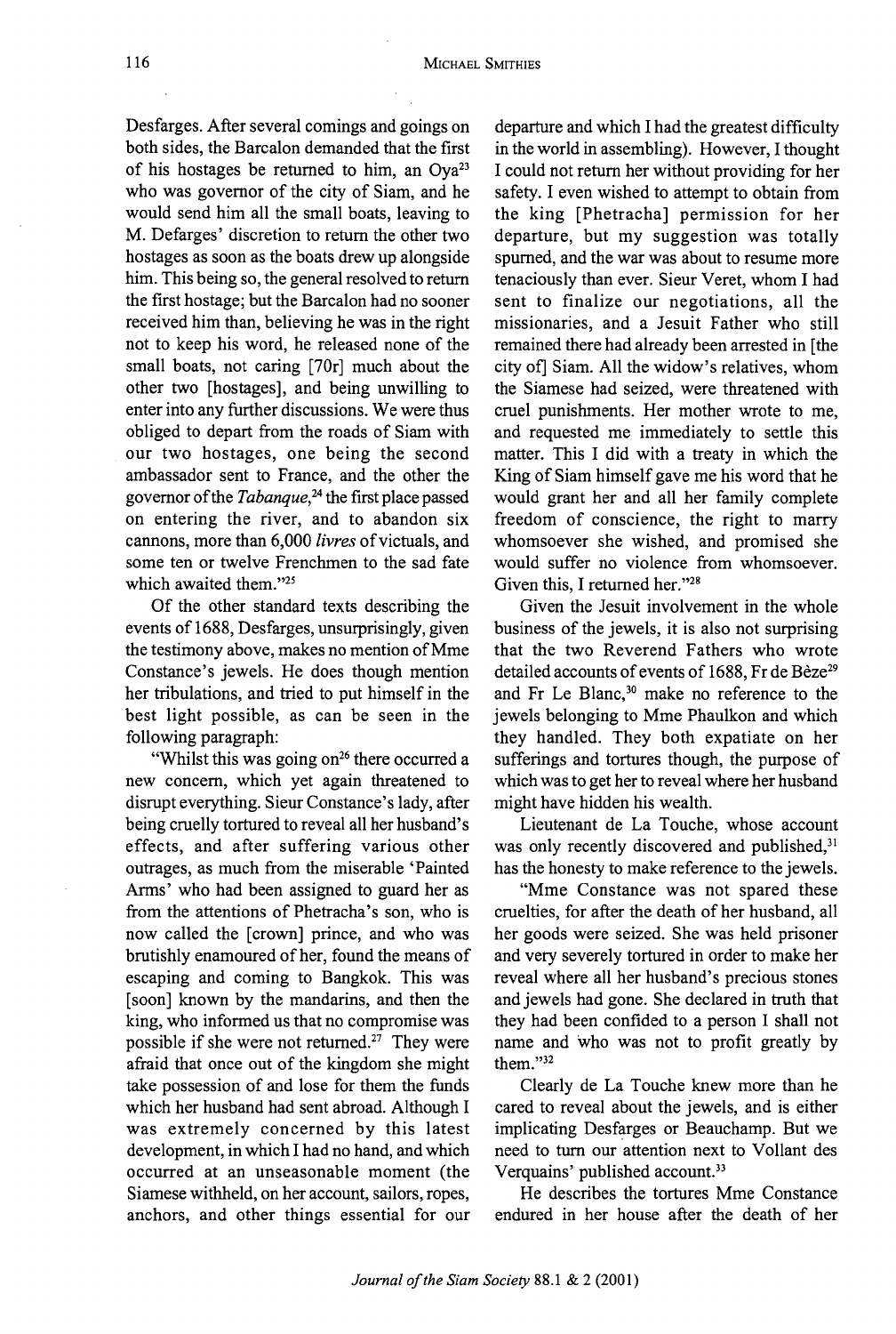husband, her abject condition, and her flight to Bangkok. Specifically, he mentions the jewels in the same terms as the anonymous author of Ms 6105.

"During the time Mme Constance was held prisoner, the lady, foreseeing misfortune overtaking her family, sought in good time to save something from the wreckage. She believed that putting aside some 30,000 *ecus* of jewels she possessed would serve as a resource for her in case of need, and flattering herself that they would be safe in French hands, she put them into three sealed packets which she wrapped herself and to which she applied her seal.

Looking around at those to whom she might confide this deposit she gave two to the superior of the Jesuits, and then third was placed at the discretion of an infantry captain whom she knew to be a man of honour and good faith. It contained items of no less importance than the other two, and it was thought that the pearls there were of great value, and there were fifteen rings, the least of which was worth twenty catties, the catty being worth fifty *ecus* of our money.<sup>34</sup>

The Father, who was not in safety himself in Louvo, thought there would be little surety for Madame Constance's deposit except in Bangkok, and as M. Beauchamp, its chief of staff, was going there, he requested him to give it to the Fathers of his order who were acting as almoners to the troops in the fortress. As for the infantry captain, he took his packet there, and, not hiding it, declared he would be its faithful guardian until it was convenient to hand it over to the person who had given it to him. But Major Beauchamp, to whom articles of this importance acted as a violent temptation, said nothing, taking the view that it should at least be requested by those who wished to possess it.

The commission which he had carried from the Father Superior had hardly come to the knowledge of the Jesuits but that M. Desfarges was informed about it. He required that everything belonging to Mme Constance be given to him, and he would hold it as a guarantee for the sum of 1,000 *ecus* which he had lent her late husband, and which had gone the way of other valuables in the affliction of the family.

M. Beauchamp, however, who was prepared to resist his general, was not displeased to see this conflict arise, which gave him an excellent pretext not to relinquish the deposit in favour of the Jesuits, considering that time would be in his favour, that perhaps a young lady of tender disposition would die in reduced circumstances, or would become a slave for the rest of her days; and having the spoils in hand, it would be unfortunate if the better part of it did not fall to him. But M. Desfarges did not desist in his order until he was in possession of what could recompense him for his money, and became so infuriated with the chief of staff that he spared him nothing in the outrages he uttered concerning his birth, finding it strange that a man who had always enjoyed his favour above everyone dared to oppose him.

M. Verret had returned from the Siamese fort bearing a memorandum which the Barcalon had placed in his hands containing a detailed list of all the jewels which Madame Constance had declared having sent to Bangkok, and demanded their restitution. It was then carefully examined and seeing that there was no mention of the rings the matter was covered up; and after several comings and goings on account of the rest, the result was that, leaving aside the interests of Madame Constance, the general would begin by returning what was listed in the memorandum; and for his part the Barcalon would have him paid his 1,000 *ecus,* which was done. After that the minister left for the capital city, where M. Verret, who had been the gobetween in this matter, followed him to negotiate others.

It was known later that the Barcalon, having carried the sealed packets to Louvo, where the Jesuit Fathers had been with most of the Christians since the beginning of the troubles, sent for the Father Superior, in the presence of whom and of a mandarin he opened the two packets. But only seeing at most one third of what was in the deposition of Madame Constance, the Father was questioned as to how there could have been such a considerable diminution in the number of jewels, and he, who recognized it as obvious, replied that he did not know."35

The rest of Vollant des Verquains' text follows that of the anonymous manuscript. Defarges called a council, nine officers plus the general staff opposed him, only two supported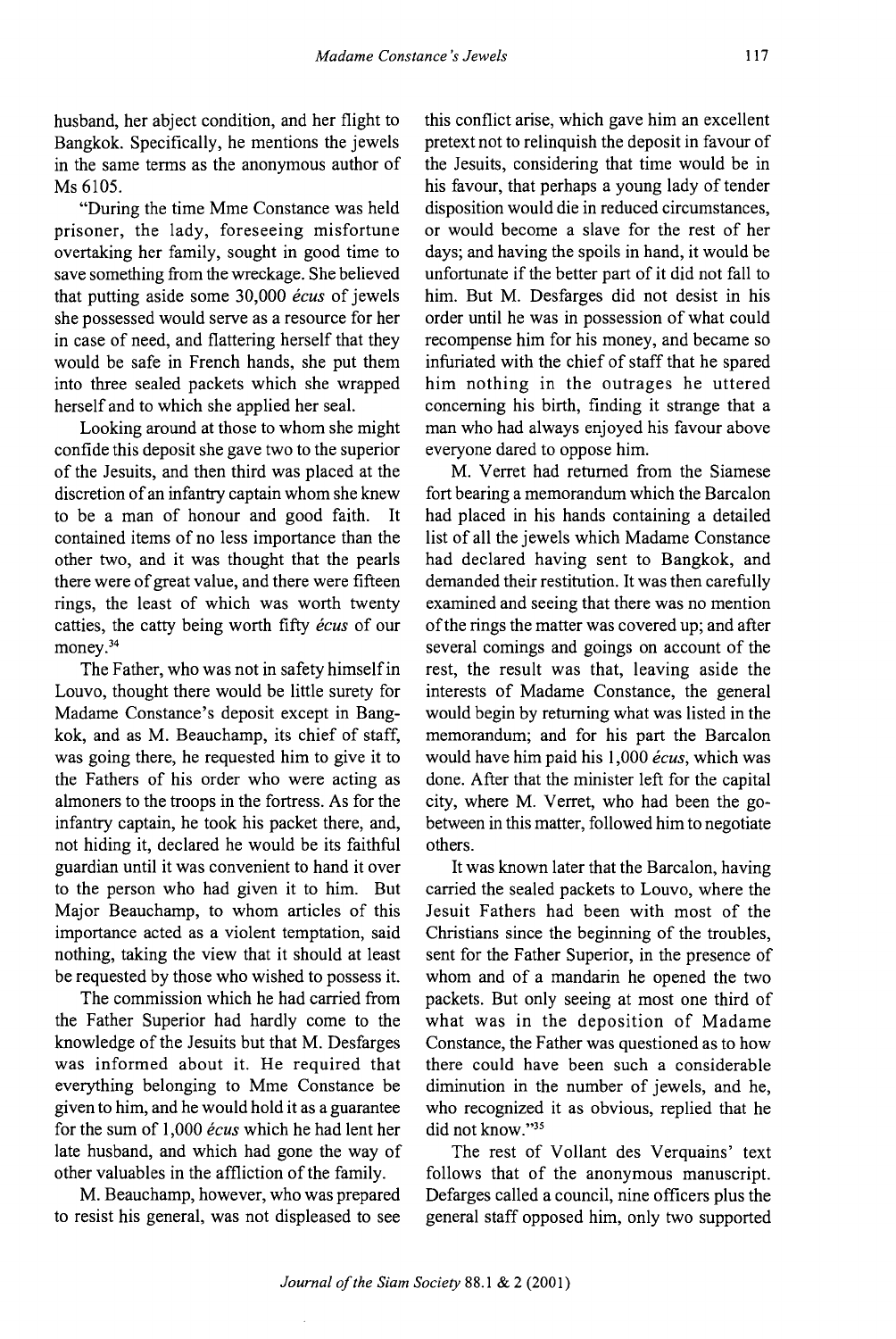him (these are not named in the published text). Bishop Laneau was brought in, another council called, Madame Constance's family were locked up, her mother wrote a letter to Desfarges seeking the return of her daughter to the Siamese to ensure her and her relatives' release, Fr de La Breuille, also locked up with them, knew it to be a trick. But Vollant exonerates, in his printed text, Desfarges from the deceit, laying the blame on Véret (aka Verret). Desfarges drew up a treaty governing Madame Constance (the terms of which are almost identical with those in the anonymous manuscript), the lady was expelled from the fortress and returned to the Siamese, and the French were free to go. They left in the confusion and broke the terms of the treaty in the manner already described above.

With whom did the unaccounted jewels remain? Some were possibly still with Desfarges, some fairly certainly with Beauchamp, and some with the captain of the infantry who had Madame Constance's trust. It is now time to turn to Beauchamp's version of events, but his text has to be treated with caution: it was written (rather poorly) in prison in Holland, and is nothing less than a justification of his and his general's behaviour during the events of 1688, and consequently is largely a tissue of lies, for they both had much to account for. The text has only been published once, serially in issues of the *Cabinet Historique* in 1861. The original manuscript will here be followed.<sup>36</sup>

The first mention of Mme Constance in Beauchamp's text occurs after the seizure of her husband (accompanied by three officers, according to Beauchamp: himself, the Chevalier Desfarges, and the Chevalier de Fretteville). "Madame Constance, who was kept under close guard in her house, sent Fr Dolu to me to request me to go and speak to her. I told this Father that I would be pleased to, but I implored her that it not be in her house, and in order to avoid arousing suspicion, that she should go into the chapel where I would find her. She went there with Fr [Le] Royer. I went up to her, and she said to me, 'My good lord chief-of-staff,<sup>37</sup> if M. Constance had wished to listen to you, he would not be where he is. I implore you not to abandon him.' I said I was powerless, but she should be assured that I would always do my best to help." [ff.524r-v] Soon after he prepared to return to Bangkok, in the company of the Abbé de Lionne, the *phra khlang,* and the former *uppathut,* after seeing Phetracha, who insisted Desfarges went up to Lopburi: "As I was mounting an elephant, Fr Dolu brought me two sealed packets, to give to Frs Comilh and Thionville who were in Bangkok" [f.525v] After much coming and going, attempting to get Desfarges to go to Lopburi, Beauchamp arrived in the fort at Bangkok. "I then went to see Fr Comilh, to whom I gave the two packets which Fr Dolu had given me, sealed with the Society [of Jesus'] seal to place in his hands. Four hours later he came to find me, with the packets in his hand, telling me what they contained did not belong to them, and he did not wish to be responsible for them, as this could cause difficulties. He wanted to give them to me; I told him that I did not wish to be responsible for them either. And as he saw I resisted, he left them on my table, sealed with his seal, and went off." [f.530v] Beauchamp loses the thread of the packets for some time, giving details of Desfarges visit to Lopburi, the declaration of war, the blowing up by St Cry's of his vessel, the arrival of the *Oriflamme* and so on. All these details are well known.

He then resumes, rather incoherently: "The Jesuit Fr [Le] Royer then wrote a letter to me from Louvo to say that the two packets which Madame Constance had given me did not belong to her, but to the King of Siam, and that I should give them over into the hands of the bishop [Laneau]. The Jesuit Father wisely instructed me by this letter, as if it were Madame Constance who gave me the two packets, which he ordered me to give to Fr Comilh, and not him, because if the Siamese knew the truth, they would not have failed to torture him and all those of his order as persons who were party to the secrets of this lady and her husband, and she used them to conceal her finest pieces." [f.549v]

"I had this letter taken to M. Desfarges, who told me to keep the packets, until he had been reimbursed for the 400 *pistoles* which he had given M. Constance to have silver for his expenses. M. Desfarges wrote to the Barcalon that the packets would be returned to him provided he gave back the 400 *pistoles* which M. Constance owed him, as everyone knew. The Barcalon replied that as soon as the packets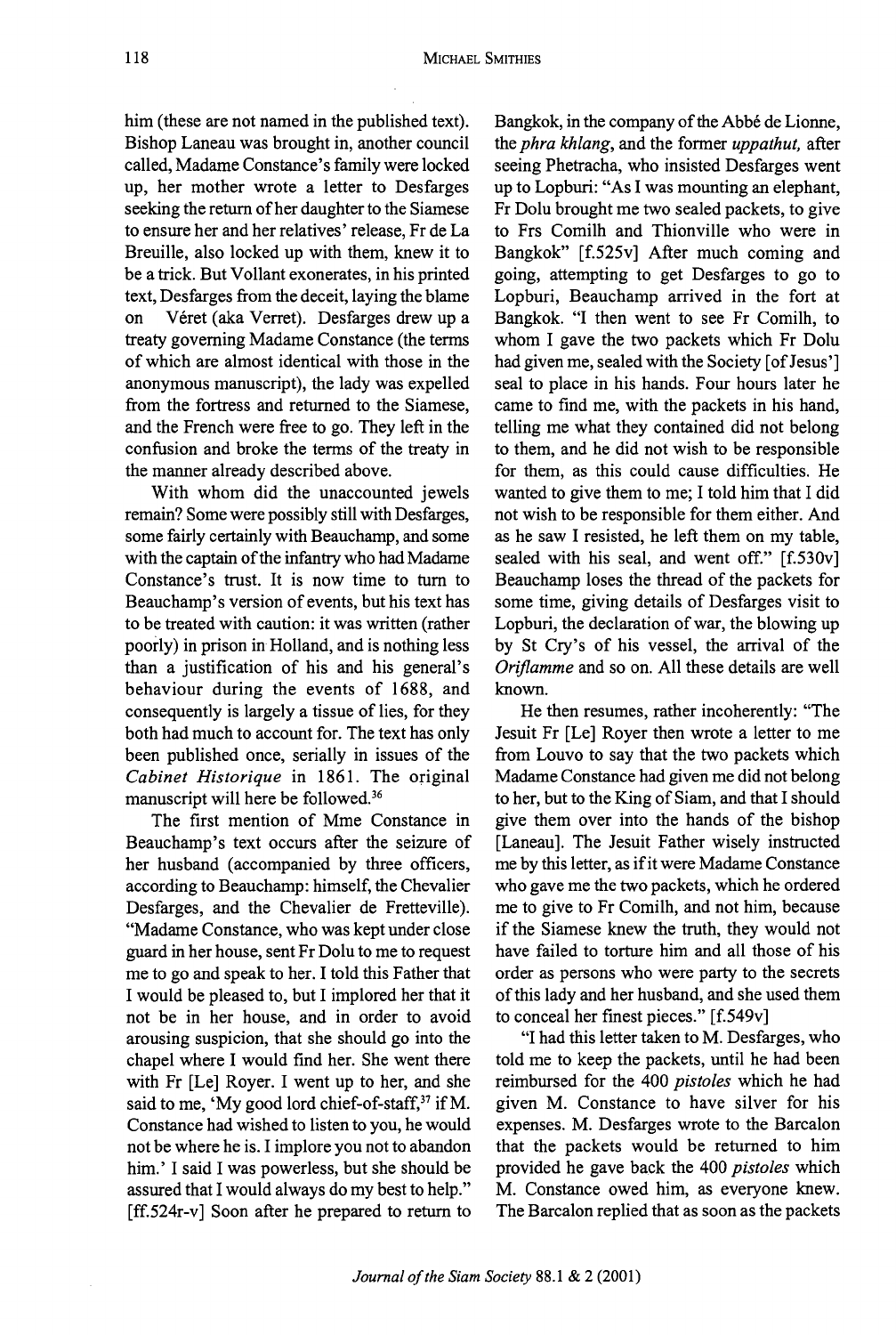were returned to him, he would bring him the money himself. Finally it was decided to send them through Verret who had to return to [the city of] Siam. M. Desfarges, in order to do everything correctly and appropriately, sent for Fathers Comilh and Thionville, and in front of them, himself, and Verret, I opened them. Inside were four necklaces, a rosary, two pairs of bracelets and pearl ear-pendants, four dozen gold rings of several kinds, one very big and perfectly formed emerald, small ruby clasps, four rings with small diamonds, nine or ten gold chains, eleven gold ingots weighing more than three marks<sup>38</sup> each, eight gold bars worth ten *ecus* each, a dozen buttons, a half-dozen hairpins and twelve gold ducats, [all of] which the Fathers recognized and said to be all that the two packets contained, which Fr Dolu had given me on leaving Louvo, and not Madame Constance, to place in their hands. Verret took charge of them and placed them in the hands of the Barcalon, who found in them all that they were said to contain. He immediately returned the 400 *pistoles* to M. Desfarges through the second [Siamese] ambassador [to France]." [ff.549v-550v]39

Beauchamp continues: "A few days later Saint-Vandry and Des Targes<sup>40</sup> came to find me and told me that they had saved the diamonds which Madame Constance had placed in the hands of de Fretteville when they were taken and searched when they were taken back to Louvo, and that the Chevalier Desfarges had them, and they requested me to give them their share; since they had lost everything and had helped save them, it was just that they profited by them. I told them I would not become involved, and these were things that had to be returned to Madame Constance, and it was unworthy of people like them to wish to profit by her misfortune. Saint-Vendry saw I would not be party to his proposal, and spoke of it to M. Desfarges, who told him it was outrageous to wish to share the [remaining] wealth of a lady who had lost everything; that if he were to do his duty he would have them all cast in to the deepest dungeon. He immediately summoned the Chevalier, his son, whom he upbraided roundly for not having said anything about the diamonds, ordering him to return them to de Fretteville, since Madame Constance had given them to him, and ordering Fretteville to return them to Madame Constance as soon as he was able, and that if anyone failed in any of these matters, he would put the lot of them in prison, beginning with his son." [f.550v-551r]

Beauchamp then deals with the arrival of Madame Constance at the fort of Bangkok (adding one detail, that the Jesuits intended to help her escape, and Fr de La Chaise, the king's confessor, would never abandon her) and the interruption of peace negotiations that her appearance caused. The matter of the 400 pistoles owed to Desfarges is brought up once again in the presence of the Barcalon. The council of war decided to retain Madame Constance, though the two sons of Desfarges, Vollant des Verquains, and de la Roche du Vigeay [Vige] were for sending her off, which does not accord with other accounts. Desfarges was then in dispute with the Jesuits for taking Madame Constance's part. Details of her mother's letter to Desfarges follow.

Then comes an astonishing passage. "The Chevalier de Fretteville, who was charged with the diamonds about which I have spoken, went to see Madame Constance, to whom he returned what he had managed to save. Two days later, as he was leaving one of the vessels in which all the officers were coming and going on visits, while he was on the plank, which I had just left, the vessel shifted with the tide, leaving the plank to one side, which fell into the water, together with the Chevalier de Fretteville, and who was never seen again after entering the water. He was a devout youth who received Holy Communion frequently, who had made his devotions that day, and who had resolved on returning to France to become a mendicant friar." [ff.556r-v] How convenient for Beauchamp and Desfarges to have one less witness to their conniving! Fretteville was no pushover; he had already gone to Siam as a midshipman with the first French mission in 1685, returned with the second mission, and had, as has been seen, taken part in some of the more important events in 1688. Whilst it is astonishingly true that many French and other seamen at the time were unable to swim, it does seem too extraordinary that de Fretteville should die at this juncture simply by falling off a plank into the water. Beauchamp makes no mention of Madame Constance being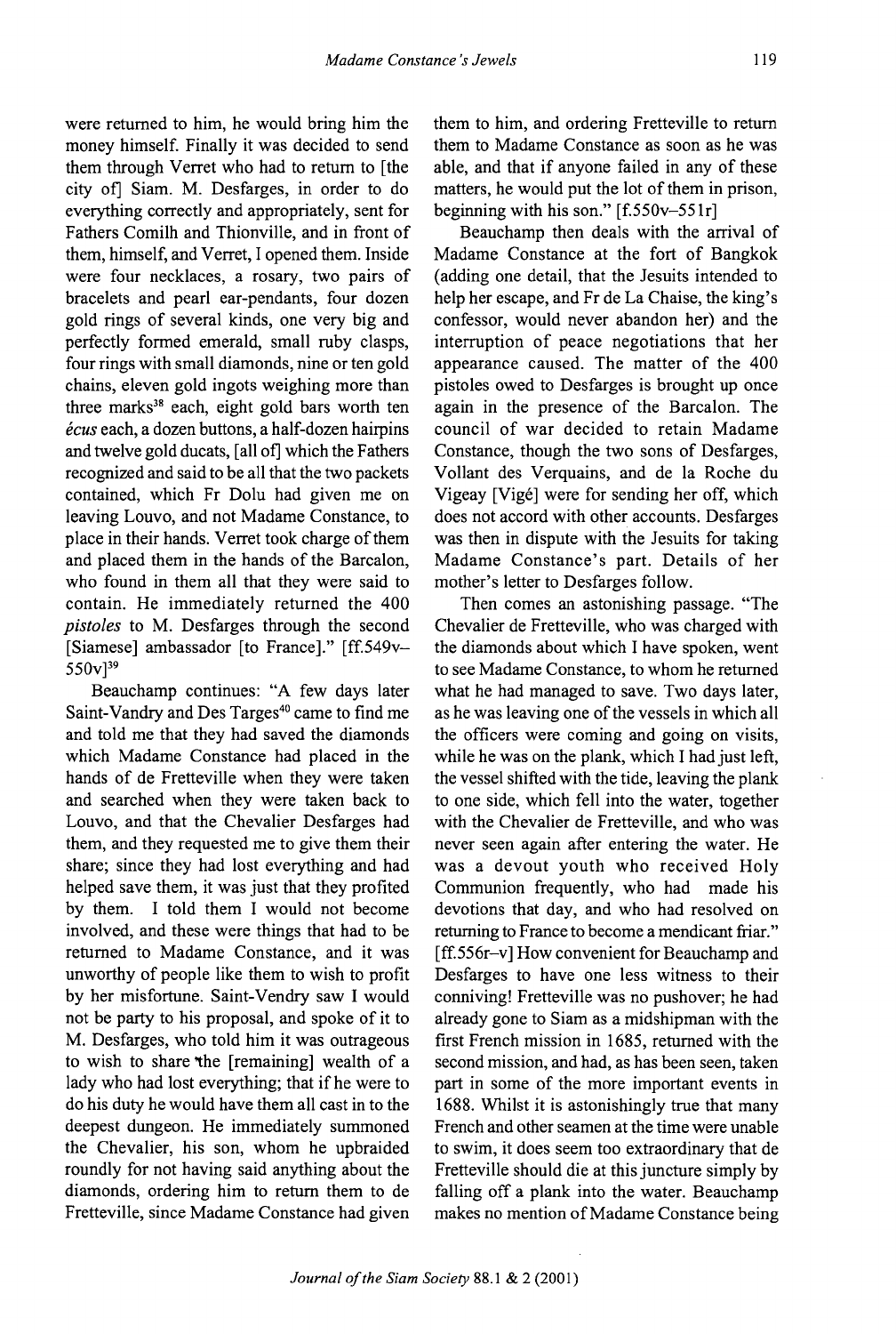held incommunicado in the fortress, but says she was lodged in the house of de Vertesalle, the fort commander; Fretteville is unlikely to have had access to her. It is significant that Fretteville's death occurred, according to Beauchamp, very shortly before Madame Constance was handed back to the Siamese. It would seem to us that Beauchamp appropriated the diamonds, caused Fretteville to fall into the water (probably knowing he could not swim), and went along with Desfarges in removing Madame Constance as soon as possible so the French could leave the country without delay. The gush about de Fretteville having made his devotions and intending to take orders one suspects is to make one think he went straight to heaven and therefore his loss is not to be pitied.

The rest of Beauchamp's account deals with the handing over of Madame Constance, the departure from Bangkok, the arrival in Pondichéry, his departure on the *Normande*, its seizure at the Cape, and his transfer to the prison of Middelburg in Holland. In this instance, his account is chiefly useful for its detailed listing of the contents of the two packets of jewels belonging to Madame Constance and the details about the third packet containing diamonds as well as (or inserted in) rings.

Beauchamp did not, as La Touche indicated, profit by his ill-gotten gains. The Dutch removed all the possessions of the French captured at the Cape, and apparently did not return them, considering them as war booty. Desfarges died at sea on his return journey to France in 1690 and so was saved from the rope. Madame Constance remained a slave until the death of Phetracha in 1703, by which time his successor and son, Sua (Sorasak) seems to have lost interest in her (she would have been thirtyseven years old by then and so less attractive to him). She started legal proceedings with the Compagnie des Indes Orientales (which between 1708 and 1713 was progressively liquidated) in order to obtain some of the 300,000 *livres* her husband had placed in the company through Céberet in 1687 to become one of its directors; the matter dragged on for several years before she was accorded a pension.<sup>41</sup> The Jesuits contented themselves with turning Phaulkon into a martyr and a saint and carefully avoided any mention of their part in handling his widow's jewels. But she apparently saw nothing of any of her necklaces, rings, ear-pendants, and precious stones again, *pace* Beauchamp's version of Fretteville returning the diamonds to her.

## Notes

1 See Dirk Van de Cruysse, *Louis XIV et le Siam,*  Paris, Fayard, 1991, for a recent assessment.

<sup>2</sup> Achives of the Missions Etrangères, Paris. Siam 853, pp.107-144: Remarques sur *l'Histoire de M*  Constance composée par le P. d'Orléans Jésuite, and Siam 854, pp.887-942: Mémoires en forme de lettre d'un Anglais catholique au R.P. Pierre d'Orléans Jesuite sur *l'Histoire de M. Constance et des revolutions arrivees a Siam en 1688* ecrite par ce Père.

<sup>3</sup> This refers to the two vessels granted by the Siamese to the French, under the terms of the treaty governing their withdrawal from the fort of Bangkok; General Desfarges had asked that they be armed with the French cannons. The *phra khlang,* Kosa Pan, Okphra Wisut Sunthorn, supplied "refreshments" for the vessels, but apparently was not amenable to their being armed.

4 Phetracha had seized power on 18 May 1688; his son, Sorasak, lusted after Mme Phaulkon.

<sup>5</sup> Sieur de Larre, so spelt by Vollant des Verquains. All other French texts maintain that it was the Sieur de Sainte-Marie who came to Mme Phaulkon's rescue.

6 Johan Keyts was the director of the substantial VOC establishment in Ayutthaya.

<sup>7</sup>The *Oriflamme.* 

cha

<sup>9</sup> Véret, as his name is usually spelt, was the head of the French Indies Company's office ("factory") in Ayutthaya and in collusion with Desfarges.

<sup>10</sup> The *phra khlang*, minister of foreign affairs and trade, was known to Westerners as the Barcalon, a Portuguese corruption of the Siamese term.

<sup>11</sup> In Lopburi on 18 May 1688.

12 An *ecu* was worth 3 *livres,* and one *pistole* was worth 10 *livres*. The *livre* or pound, minted at Tours, in 1687 was worth 538 mg of pure gold (G. Antonetti, in *Dictionnaire du Grand Siec/e).* The price of gold on 19 September 2000 was US\$271.60 per ounce, and one ounce equals 28.35 grammes. One *livre* at

<sup>8</sup> Ayutthaya.